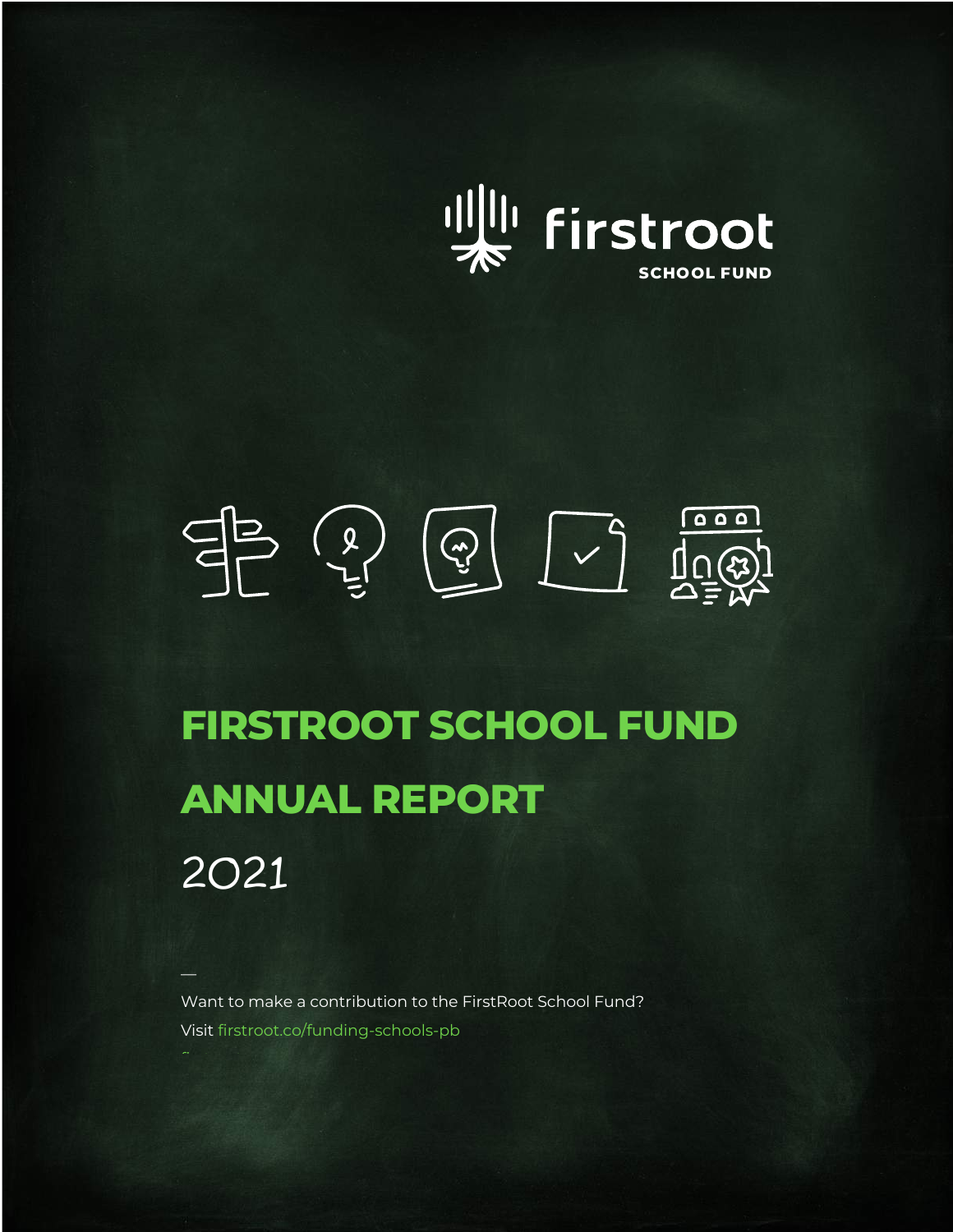## **FIRSTROOT SCHOOL FUND**

ANNUAL REPORT 2021



Dear friends,

It is with great pleasure that I share the first annual report of the FirstRoot School Fund! The FirstRoot School Fund promotes Participatory Budgeting by making targeted grants to schools to help them initiate Participatory Budgeting programs.

In 2020 we raised \$10,000 via contributions from individuals and FirstRoot. We hope to expand this over time with contributions from corporations, non-profits, and NGOs. So far, we have distributed **\$6,297.18** to the following schools:

- **> \$2,000.00** to Fremont High School · Sunnyvale, CA
- **> \$2,297.18** to Academy of American Studies · Queens, NY
- **> \$1,000.00** to Huegel Elementary School · Madison, WI
- **> \$600.00** to Marshall High School · Rochester, MN
- **> \$300.00** to Muskegon High School · Muskegon, MI
- **> \$100.00** to Crossland High School · Fort Washington, MD

FirstRoot has also secured **\$21,000.00** in sponsorships from individuals and corporations to sponsor PB programs in the following schools:

- **> \$3,000.00** for Hillsdale High School · San Mateo, CA
- **> \$2,000.00** for Quincy Elementary School · Topeka, KS
- **> \$2,000.00** for College Prep · Topeka, KS
- **> \$2,000.00** for French Middle School · Topeka, KS
- **> \$12,000.00** for Highland Park High School · Topeka, KS

Our near-term goal is finding additional schools to sponsor with our program funds and initiating additional fundraising campaigns to fund more schools and Participatory Budgeting programs.

As FirstRoot heads into our second full year of operations, we remain thankful for your help in promoting financial literacy and civic engagement through Participatory Budgeting in schools. While we know that our schools will face continued to challenges in 2022, we are confident that working together we will be able to overcome these challenges and create a brighter future.

Thank you for all that you do.

## Luke Hohmann

Founder and CEO FirstRoot, Inc.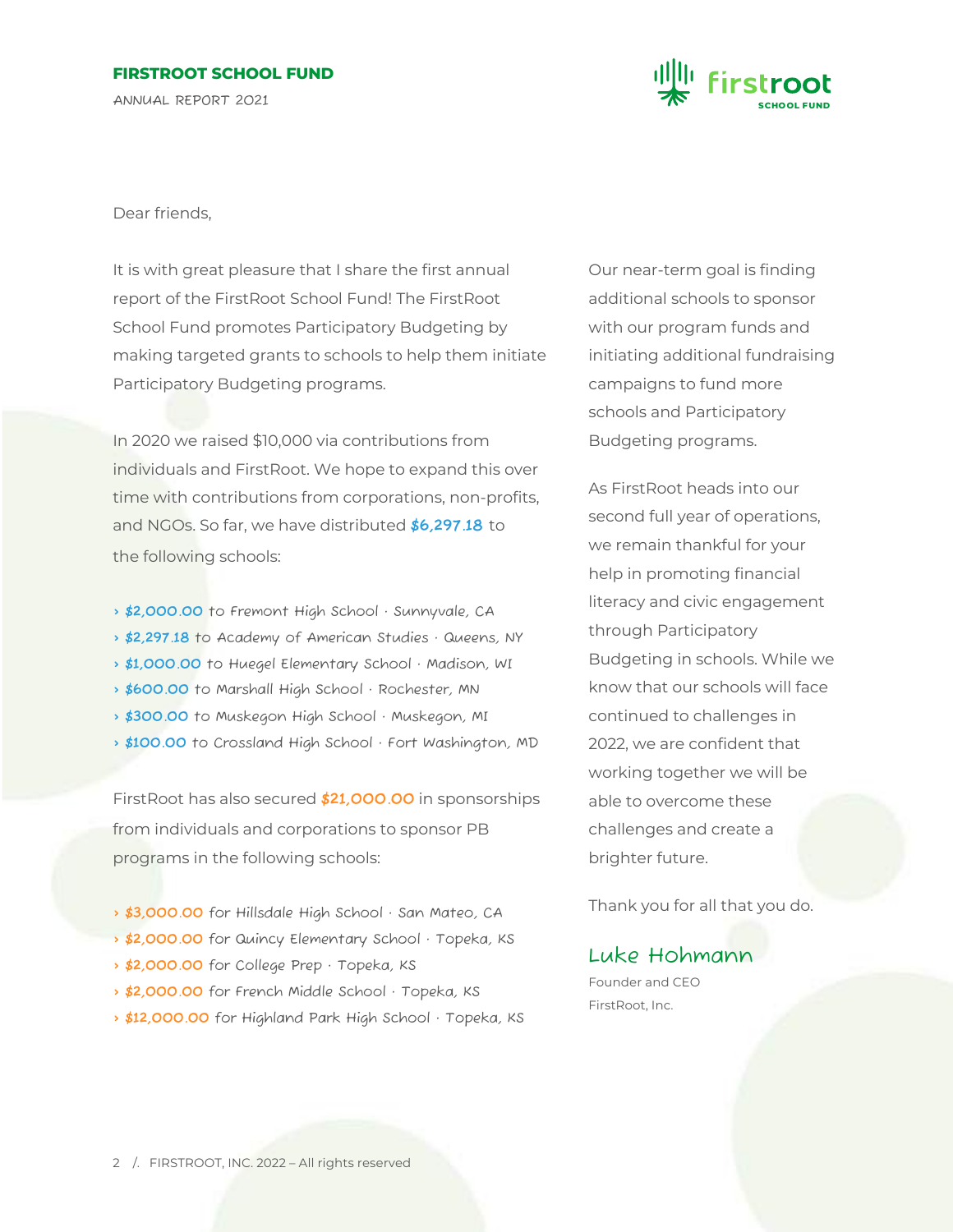

## ABOUT FIRSTROOT

## We empower young people to take control of their financial lives.



FirstRoot is a Benefit Corp that supports schools teaching financial literacy and civics through Participatory Budgeting (PB for short), an egalitarian process in which students are given real money to collaboratively invest in their school.

With our PB app, and our Financial Literacy & Civics curriculum we help schools promote PB programs as project-based learning experiences for both teachers and students. PB is democracy in action, is about making a real impact, bringing students closer to their community, and developing core life skills.

#### **FirstRoot School Fund**

Our purpose is to promote PB by making targeted grants to schools to help them initiate programs. Our one condition is that students are in control of these funds. The FirstRoot School Fund enables us to further our corporate mission while promoting equity.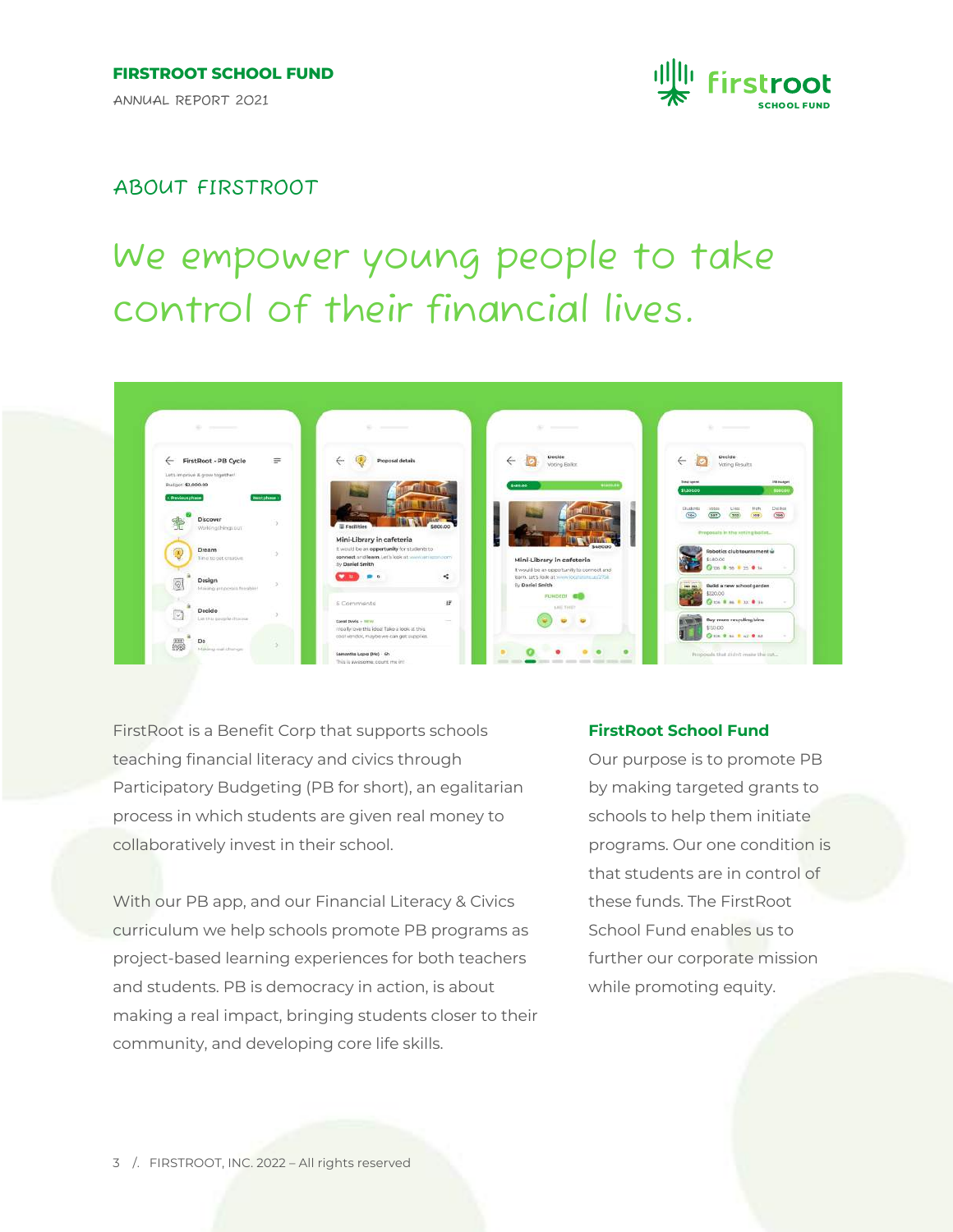ANNUAL REPORT 2021



## FINANCIALS

## **REVENUES**

| \$6,864.42  |
|-------------|
| \$13,265.00 |
| \$1,000.00  |
| \$9,000.00  |
| \$3,265.00  |
|             |

#### **EXPENSES (Grants)**

| <b>TOTAL</b>                    | \$6,400.58 |
|---------------------------------|------------|
| GoFundMe expenses*              | \$103.40   |
| Crossland High School           | \$100.00   |
| Muskegon High School            | \$300.00   |
| John Marshall High School       | \$600.00   |
| <b>Huegel Elementary</b>        | \$1,000.00 |
| The Academy of American Studies | \$2,297.18 |
| Fremont High School             | \$2,000.00 |

## **INDIVIDUAL CONTRIBUTORS**

MERIT SCHOLARS (\$200 - \$999) - Verne Harnish, Jesse Fewell, Brett Frazer, Ellen Enstrom, Steve Willson, Todd M Girvin.

HONOR ROLL (\$5 - \$199) - Adam Stephenson, Brent Barton, Brian Hackerson, Jason Tanner, Konstantin Popov, Laura Caldie, Lisa Hammond, Michael Zabramski, Richard Knaster, Sean Barry, Traci Arieli, Michael Cartsonis, Rahul K Mukherjee, Rune Christensen, Kesavan Narayan, Rebecca Davis, Luke Hohmann.

**PRIVATE CONTRIBUTORS** WE THANK YOU!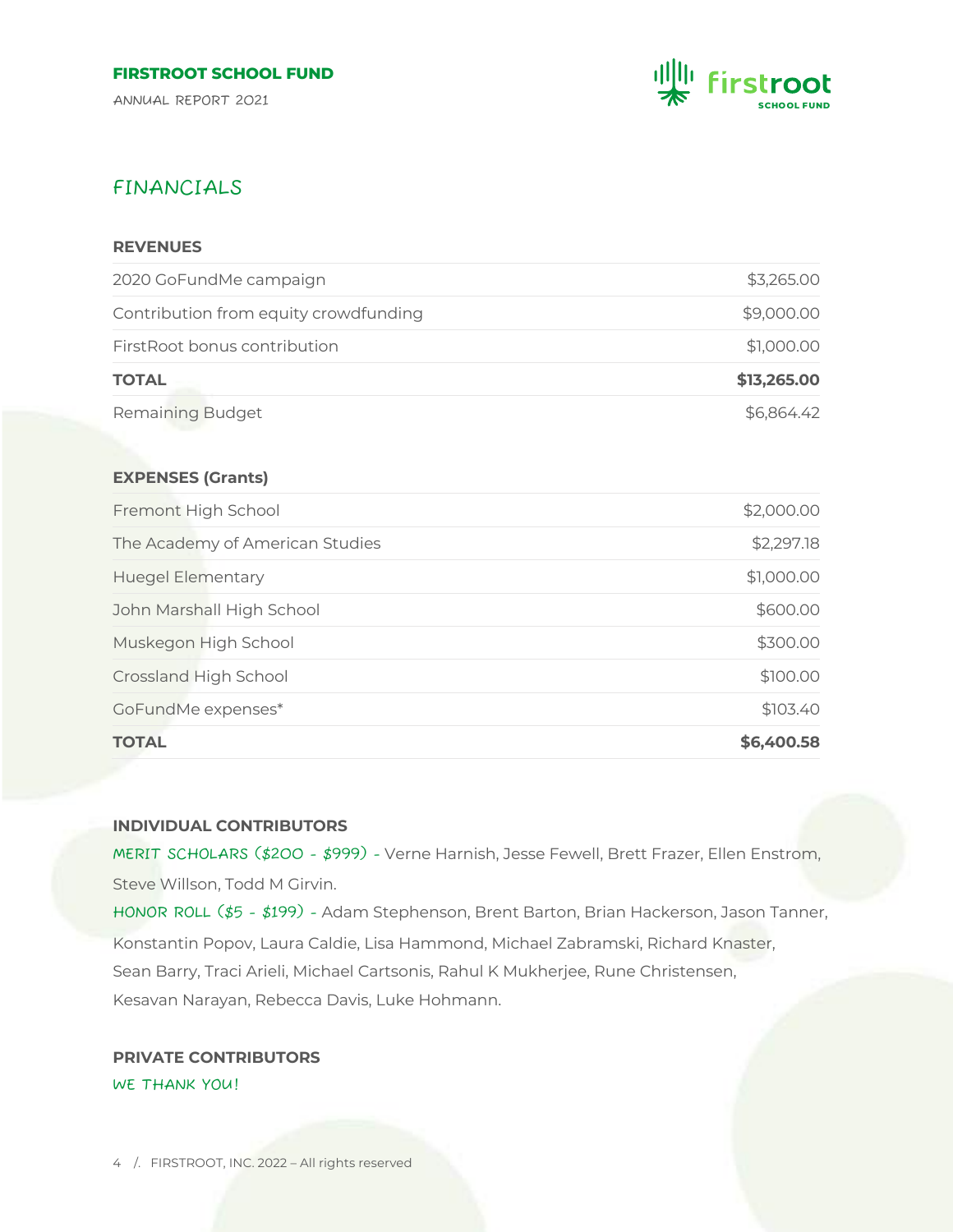#### **FIRSTROOT SCHOOL FUND**

ANNUAL REPORT 2021





## FREMONT HIGH SCHOOL fhs.fuhsd.org

Fremont High School, located in Sunnyvale, CA produced a PB program with the student leader team. With a budget of \$2,000, the students purchased two indoor/outdoor bulletin boards from School Outfitters for \$348.33 and an additional table for outdoor lunch seating from Outdoor School Furniture for an estimated \$1,000.68 with shipping and surface mounting brackets. The leftover funds were used as seed funding for a currently running program.

## HUEGEL ELEMENTARY

huegel.madison.k12.wi.us

Huegel Elementary School, located in Madison, WI produced a PB program with a budget of \$1,500, the students decided to invest in planting a tree which ended up being donated by a student' parent. Other winning projects included getting a dedication plaque for the tree, graduation caps, soccer goal and more. Iris Paterson shared her experience of leading the program in this video.



## ACADEMY OF AMERICAN STUDIES academyofamericanstudies.com

The Academy of American Studies, located in Long Island City, Queens, NY produced a PB program with a budget of \$2,000, students decided to invest in a free hygiene feminine products dispenser, a 3D printer, new science lab equipment and SAT resources for students. Elizabeth Dudley shared her experience leading their Participatory Budgeting program in this video.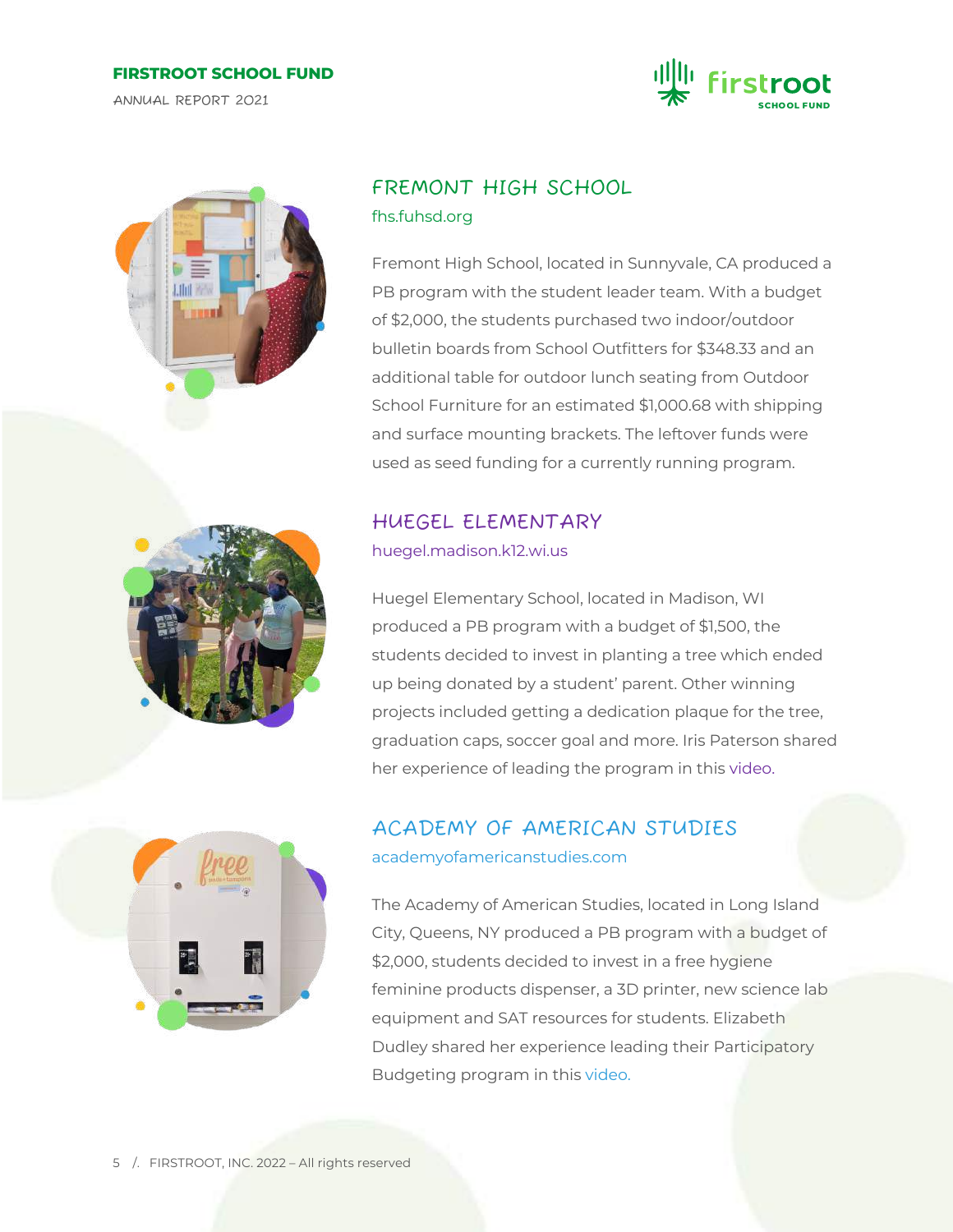

## THE 5D'S OF PARTICIPATORY BUDGETING



## \$1K - 1M - \$1B

It's FirstRoot's BHAG *(Big Hairy Audacious Goal. Thank you, @Jim Collins).*

We want to put \$1K into 1M schools globally and watch what happens when students can control \$1B in capital to make their schools — and our world — a better place. Our BHAG motivates some nifty behaviors and an even cooler corporate culture.



We HAVE to be global, because there are only 130,000 K-12 schools in the US



We HAVE to be great engineers, because we need all the awesome stuff you expect from modern, global, SaaS companies. (Scaling a solution to hundreds of millions of students will require more than that just buying hosting services at Amazon.)



We HAVE to be inclusive, because we want all students to participate.

We cannot realize our BHAG without lots of help from people who share our values and our goal of promoting financial literacy and positive civic engagement through PB.

We hope you will join us by contributing to the FirstRoot School Fund today.